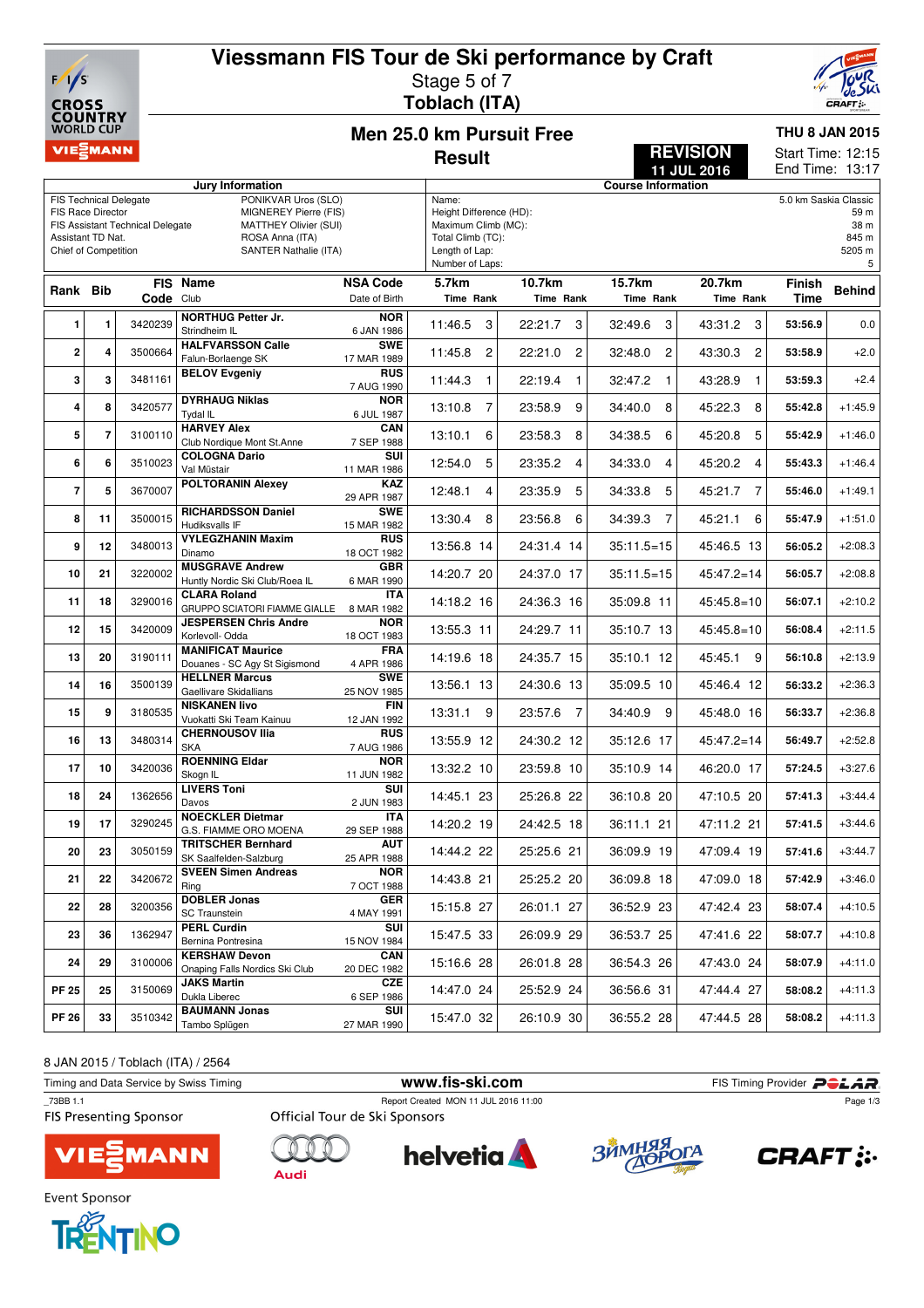

## **Viessmann FIS Tour de Ski performance by Craft** Stage 5 of 7 **Toblach (ITA)**



**Men 25.0 km Pursuit Free Result**

### **THU 8 JAN 2015** Start Time: 12:15

**REVISION**

|          |    |                    |                                                            |                           | <b>11 JUL 2016</b> |            |              |            | End Time: 13:17 |               |
|----------|----|--------------------|------------------------------------------------------------|---------------------------|--------------------|------------|--------------|------------|-----------------|---------------|
|          |    |                    | FIS Name                                                   | <b>NSA Code</b>           | 5.7km              | 10.7km     | 15.7km       | 20.7km     | <b>Finish</b>   |               |
| Rank Bib |    | Code Club          |                                                            | Date of Birth             | Time Rank          | Time Rank  | Time Rank    | Time Rank  | <b>Time</b>     | <b>Behind</b> |
|          |    |                    | <b>VOLZHENTSEV Stanislav</b>                               | <b>RUS</b>                |                    |            |              |            |                 |               |
| 27       | 35 | 3480533            | Dinamo                                                     | 28 OCT 1985               | 15:55.2 34         | 26:31.4 34 | 37:06.5 34   | 47:50.4 32 | 58:08.7         | $+4:11.8$     |
| 28       | 30 | 3480317            | <b>TURYSHEV Sergev</b>                                     | <b>RUS</b>                | 15:30.7 30         | 26:11.8 32 | $36:56.0=29$ | 47:43.8 26 | 58:09.2         | $+4:12.3$     |
|          |    |                    | Ugra Svsm 2                                                | 23 JUN 1985               |                    |            |              |            |                 |               |
| 29       | 14 | 3480695            | <b>BESSMERTNYKH Alexander</b>                              | <b>RUS</b><br>15 SEP 1986 | 14:06.7 15         | 25:28.5 23 | 36:53.0 24   | 47:45.7 30 | 58:10.0         | $+4:13.1$     |
| 30       | 31 | 3100190            | <b>BABIKOV Ivan</b><br>Foothills Nordic Ski Club           | CAN<br>4 JUL 1980         | 15:30.1 29         | 26:11.1 31 | 36:54.7 27   | 47:43.7 25 | 58:10.8         | $+4:13.9$     |
| 31       | 38 | 3200229            | <b>TSCHARNKE Tim</b><br>SV Biberau                         | <b>GER</b><br>13 DEC 1989 | 16:02.8 36         | 26:39.0 36 | 37:14.1 35   | 47:58.5 34 | 58:13.9         | $+4:17.0$     |
| 32       | 27 | 3480982            | <b>SKOBELEV Vladislav</b>                                  | <b>RUS</b><br>24 JAN 1987 | 15:15.2 26         | 26:00.8 26 | $36:56.0=29$ | 47:45.3 29 | 58:16.8         | $+4:19.9$     |
| 33       | 44 | 3481132            | <b>LARKOV Andrey</b>                                       | <b>RUS</b><br>25 NOV 1989 | 16:42.2 44         | 27:15.7 42 | 37:54.1 41   | 48:36.5 39 | 58:56.8         | $+4:59.9$     |
| 34       | 19 | 3290379            | <b>DE FABIANI Francesco</b><br>C.S. ESERCITO               | <b>ITA</b><br>21 APR 1993 | 14:19.1 17         | 25:21.7 19 | 36:39.3 22   | 47:50.9 33 | 58:59.4         | $+5:02.5$     |
|          |    |                    | <b>JOHANSSON Martin</b>                                    | <b>SWE</b>                |                    |            |              |            |                 |               |
| 35       | 47 | 3500153            | <b>IFK Mora SK</b>                                         | 26 SEP 1984               | 16:33.7 42         | 26:57.9 39 | 37:40.4 37   | 48:31.0 37 | 59:00.1         | $+5:03.2$     |
| 36       | 26 | 3480828            | <b>JAPAROV Dmitriy</b>                                     | <b>RUS</b><br>1 JAN 1986  | 15:15.0 25         | 26:00.5 25 | 36:57.0 32   | 47:50.1 31 | 59:02.3         | $+5:05.4$     |
| 37       | 46 | 3500143            | <b>SVANEBO Anders</b>                                      | <b>SWE</b>                | 16:33.2 41         | 26:59.1 40 | 37:42.0 38   | 48:31.4 38 | 59:06.0         | $+5:09.1$     |
|          |    |                    | Stockviks SF                                               | 19 MAY 1984               |                    |            |              |            |                 |               |
| 38       | 41 | 3200241            | <b>BING Thomas</b><br>Rhoener WSV Dermbach                 | <b>GER</b><br>3 APR 1990  | 16:23.9 40         | 27:00.0 41 | 37:34.1 36   | 48:18.3 36 | 59:25.1         | $+5:28.2$     |
|          |    | 3200205<br>3090024 | <b>BOEGL Lucas</b>                                         | <b>GER</b>                |                    |            |              |            |                 |               |
| 39       | 32 |                    | SC Gaissach                                                | 14 JUN 1990               | 15:31.7 31         | 26:12.7 33 | 36:58.0 33   | 48:01.2 35 | 59:38.1         | $+5:41.2$     |
| 40       | 39 |                    | <b>TSINZOV Veselin</b>                                     | <b>BUL</b>                | 16:17.3 39         | 26:56.7 38 | 38:00.5 42   | 49:11.3 42 | 1:00:05.9       | $+6:09.0$     |
|          |    |                    | Alexander Logistics                                        | 29 JUL 1986               |                    |            |              |            |                 |               |
| 41       | 40 | 3200121            | <b>KUEHNE Andy</b><br><b>WSC Erzgebirge Oberwiesenthal</b> | <b>GER</b><br>19 NOV 1987 | 16:14.5 38         | 26:52.8 37 | 37:45.3 39   | 49:17.2 43 | 1:00:08.8       | $+6:11.9$     |
|          |    |                    | <b>ANDERSSON Simon</b>                                     | <b>SWE</b>                |                    |            |              |            |                 |               |
| 42       | 34 | 3500863            | Falun-Borlaenge SK                                         | 10 MAY 1991               | 15:56.7 35         | 26:33.3 35 | 37:47.1 40   | 48:59.6 40 | 1:00:09.7       | $+6:12.8$     |
| 43       | 48 | 3290007            | <b>HOFER David</b>                                         | <b>ITA</b>                | 17:14.1 47         | 27:47.8 45 | 38:24.5 43   | 49:09.0 41 | 1:00:38.7       | $+6:41.8$     |
|          |    |                    | C.S. CARABINIERI SEZ. SCI                                  | 21 JUN 1983               |                    |            |              |            |                 |               |
| 44       | 50 | 3200376            | <b>NOTZ Florian</b><br>SZ Roemerstein                      | <b>GER</b><br>24 APR 1992 | 18:10.5 49         | 28:47.7 48 | 39:20.3 47   | 50:03.0 44 | 1:00:44.9       | $+6:48.0$     |
|          |    |                    | <b>KRECZMER Maciej</b>                                     | <b>POL</b>                |                    |            |              |            |                 |               |
| 45       | 42 | 1310470            | LKS Poroniec Poronin                                       | 4 APR 1981                | 16:51.7 45         | 28:07.9 46 | 39:19.6 46   | 50:49.8 46 | 1:01:52.9       | $+7:56.0$     |
| 46       | 43 | 1067291            | DI CENTA Giorgio                                           | <b>ITA</b>                | 16:39.1 43         | 27:25.3 43 | 39:11.8 45   | 50:50.2 47 | 1:02:00.3       | $+8:03.4$     |
|          |    |                    | C.S. CARABINIERI SEZ. SCI                                  | 7 OCT 1972                |                    |            |              |            |                 |               |
| 47       | 37 | 3200331            | <b>WICK Thomas</b><br>SC Motor Zella-Mehlis                | <b>GER</b><br>12 APR 1991 | 16:13.1 37         | 27:31.0 44 | 38:55.9 44   | 50:41.6 45 | 1:02:25.4       | $+8:28.5$     |
| 48       | 53 | 3050179            | <b>HAUKE Max</b>                                           | <b>AUT</b>                | 18:53.3 52         | 29:29.5 50 | 40:32.4 49   | 51:53.2 50 | 1:03:03.6       | $+9:06.7$     |
|          |    |                    | WSV Liezen-Steiermark                                      | 29 AUG 1992               |                    |            |              |            |                 |               |
| 49       | 45 | 3290266            | <b>PELLEGRIN Mattia</b><br>G.S. FIAMME ORO MOENA           | <b>ITA</b><br>8 JUN 1989  | 16:57.7 46         | 28:15.6 47 | 39:40.3 48   | 51:25.7 48 | 1:03:09.4       | $+9:12.5$     |
|          |    |                    | <b>FURGER Roman</b>                                        | SUI                       |                    |            |              |            |                 |               |
| 50       | 54 | 3510351            | Schattdorf                                                 | 10 FEB 1990               | 19:32.9 53         | 30:08.3 52 | 40:40.3 50   | 51:40.3 49 | 1:03:09.6       | $+9:12.7$     |
| 51       | 51 |                    | <b>HYVARINEN Perttu</b>                                    | <b>FIN</b>                | 18:19.3 50         | 29:28.8 49 | 40:56.7 51   | 52:27.5 51 | 1:03:30.6       | $+9:33.7$     |
|          |    | 3180557            | Riistaveden Urheilijat                                     | 5 JUN 1991                |                    |            |              |            |                 |               |
| 52       | 52 | 1106867            | <b>BAJCICAK Martin</b>                                     | <b>SVK</b>                | 18:49.6 51         | 29:56.9 51 | 41:26.6 52   | 52:55.0 52 | 1:04:05.6       | $+10:08.7$    |
|          |    |                    | SKP Strbske Pleso<br><b>TAMMJARV Karel</b>                 | 12 JUN 1976<br><b>EST</b> |                    |            |              |            |                 |               |
| 53       | 55 | 3390103            | Tartu Skiclub                                              | 25 MAY 1989               | 20:17.6 54         | 30:59.4 53 | 42:01.9 53   | 53:13.4 53 | 1:04:08.9       | $+10:12.0$    |
|          |    |                    |                                                            |                           |                    |            |              |            |                 |               |

8 JAN 2015 / Toblach (ITA) / 2564

Timing and Data Service by Swiss Timing **www.fis-ski.com** FIS Timing Provider **PCLAR**<br>
T3BB 1.1 Report Created MON 11 JUL 2016 11:00



**helvetia** 

Page 2/3

**FIS Presenting Sponsor** 



 $\bigcap$ 

**Audi** 



Event Sponsor



**CRAFT: :.**